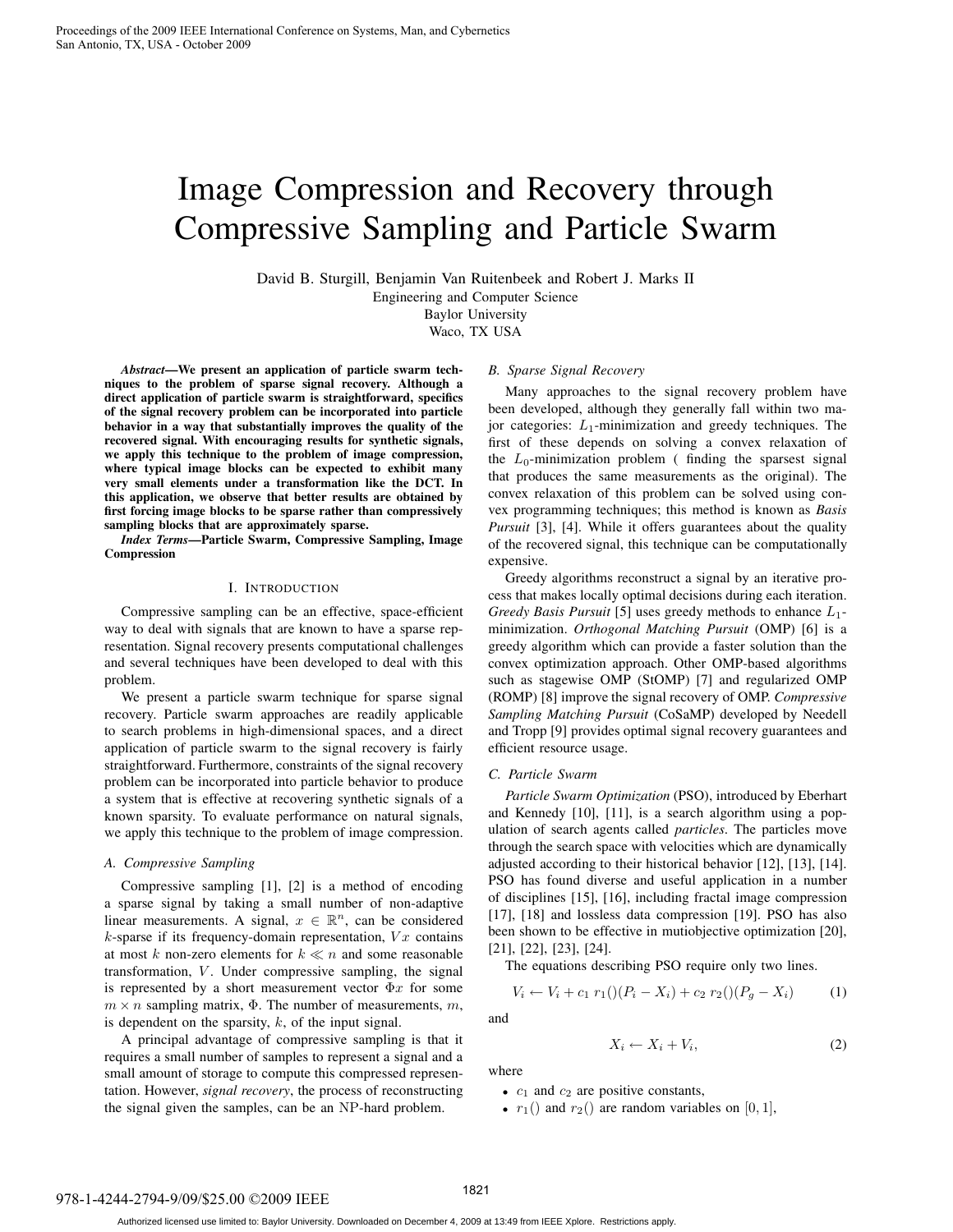- $X_1, \ldots X_D \in \mathbb{R}^d$  represent the *d*-dimensional position of each of D particles
- $V_1, \ldots V_D \in \mathbb{R}^d$  represent the velocity of each particle
- $P_1, \ldots, P_D \in \mathbb{R}^d$  represents the best previous position of each particle as determined by a fitness function
- $\bullet$  g represents the index of the particle with the best previous fitness.

At each iteration, particles move based on their velocity and their velocity is updated based on the location of the best known solutions.

#### II. SIGNAL RECOVERY VIA PARTICLE SWARM

It is straightforward to characterize sparse signal recovery as a particle swarm optimization problem. The space of possible signals can serve as a natural domain for particles to explore. The requirements that a solution agrees with the measurement,  $\Phi x$ , and that it exhibits the expected degree of sparsity can serve as components in the fitness function.

We investigate three progressively more sophisticated techniques for applying particle swarm to sparse signal recovery. The first technique attempts to directly recover the signal by using particles to explore the space of possible signals. A refinement of this technique constrains particles so that they always agree with the measurement, effectively reducing the dimensionality of the space explored. A final refinement extends the particle velocity update rule to pull particles toward solutions that exhibit the required sparsity.

## *A. Signal Recovery as Multiobjective Optimization*

Our first technique attempts to directly recover  $x$  from the measurement by creating a population of particles distributed within the domain of x. We call this the *direct* technique. Particles begin with a random velocity and are drawn toward the locations of their own previous best and global best solution known. The fitness of a solution is based on two components, the degree to which the particle matches the measurement under  $\Phi$  and the degree to which it exhibits the required level of sparsity under  $V$ . For particle  $i$ , the first of these components is measured as the squared Euclidean distance between  $\Phi X_i$ and  $\Phi x$ . The second component is measured as the sum of the squared magnitudes of the  $n - k$  elements of  $V X_i$  that are closest to zero. The fitness function is the sum of these two components, with the second component given 2.86 times the weight of the first. Particles with lower values are considered better.

We evaluate the effectiveness of this technique by measuring its performance on a collection of randomly generated signals. Each signal is drawn from  $\mathbb{R}^{64}$  and exhibits sparsity between  $k = 1$  and  $k = 16$ . We use the Discrete Cosine Transform as the V matrix, and signals are generated to so that  $k$  different random indices in  $Vx$  have values uniformly chosen from  $[-1, 1]$ . The number of samples, m is chosen as  $3k + 5$  and  $\Phi$  is simply the first m rows of a randomly generated orthonormal matrix.

We attempt to recover the original signal by sampling it with Φ and then using particle swarm to find an approximation of

the original signal that matches the resulting  $m$  real-valued samples and exhibits the required level of sparsity under  $V$ . We have made some effort to tune this solution for the suite of synthetically generated signals. Particles are initialized with locations chosen uniformly randomly,  $X_i \in [-1,1]^n$ . Particle velocities are initialized with uniform random coordinates  $V_i \in$  $[-0.5, 0.5]^n$ . From iteration to iteration, particle velocity is updated as in (1), with  $c_1 = 0.1$  and  $c_2 = 0.005$ . In an effort to focus particles on the interesting region of the search space, we damp particle motion from iteration to iteration. Just before applying (1), we reduce particle velocity by one percent. We use a population of 20 particles and permit the swarm to run for 10,000 iterations on each test case.

Fig 1 illustrates the performance of this approach on a collection of 1,600 signals, 100 each at  $k = 1 \dots 16$ . The Y axis reports average root mean squared error at each sparsity level.

# *B. Constrained Particle Swarm Search*

The direct technique described in Section II-A attempts to find a location in the search space that satisfies two requirements, matching the measurement of the original signal under  $\Phi$  and exhibiting the required sparsity under V. Satisfying the former requirement without the latter is a straightforward application of linear algebra. In fact, it is easy to describe the space of all locations x' such that  $\Phi x' = \Phi x$ . This leaves only the problem of finding points in this space that exhibit the required sparsity, the computationally hard aspect of the problem.

Our *constrained* technique represents an attempt to focus attention to the aspect of the problem that actually requires search. We confine particles to a space that maps to  $\Phi x$  under measurement. First, by solving an underdetermined system, we find a point S such that  $\Phi S = \Phi x$ . The set of points that map to  $\Phi x$  under measurement is simply  $S + r$  for any r in the nullspace of  $\Phi$ . Looking for an appropriate r in this space simplifies signal recovery by reducing the dimensionality of its search space.

In our second technique, instead of searching for the signal directly, we search for a vector r in the nullspace of  $\Phi$ such that  $V(S + r)$  is sufficiently sparse. Let the columns of matrix  $N_{\Phi}$  be an an orthonormal basis for the nullspace of  $\Phi$ . Particles explore the space of feasible solutions by looking for coefficients for these columns. Particle fitness is assessed by measuring how close the particle is to the required sparsity. We measure the fitness of particle  $i$  as the sum of the squared magnitudes of the  $n - k$  smallest elements of  $VS + VN_{\Phi}X_i$ .

Fig 1 plots the average root mean squared error for constrained particle swarm recovery in comparison to the direct technique described in Section II-A. The influence of the local and global best solutions is the same as before, and the particle initialization is analogous. We initialize particle  $i$  by first generating a random location in  $X'_i \in [-1, 1]^n$  and a velocity in  $V'_i \in [-0.5, 0.5]^n$ . We then project this to the particle's  $n - m$  dimensional domain by solving the overdetermined systems: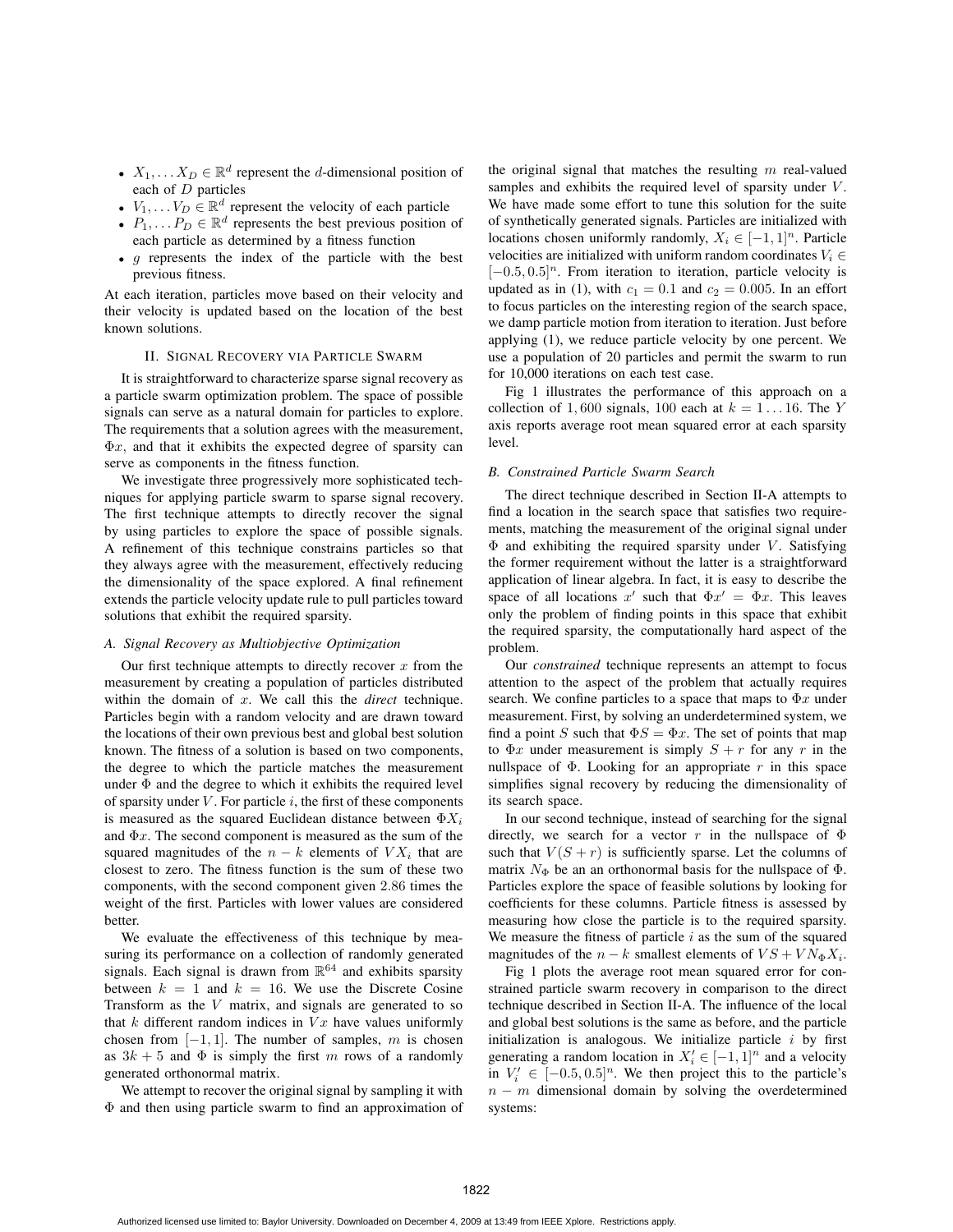

Fig. 1. Comparison of root mean squared error for direct and constrained particle swarm techniques. The  $X$  axis indicates the sparsity,  $k$ , and the Y axis gives average error across 100 signals at each sparsity level.

$$
VS + VN_{\Phi}X_i = X'_i
$$

$$
VN_{\Phi}V_i = V'_i
$$

From Fig 1, we see that the constrained technique performs slightly better than the direct technique for small values of  $k$ . As  $k$  becomes larger, the difference becomes much more pronounced. This is to be expected, since more measurement values further constrain the search. For  $k = 16$ , the direct technique is still searching in  $\mathbb{R}^{64}$ , while the constrained technique is searching in  $\mathbb{R}^{11}$ .

## *C. Guided Particle Swarm Search*

Under the direct and constrained techniques, the fitness function serves as an indication of where the most promising regions of the search space are. As approximate solutions are found, particles are pulled toward them when their velocities are updated via (1). Instead of relying on previous discoveries as the only guide to particles, it's possible to use the linear mapping between the particle and its image under  $V$  to help steer particles to the required sparsity. Our *guided* technique is an attempt to exploit this.

Let  $U_i$  be the image of particle i under V.

$$
U_i = VS + VN_{\Phi}X_i
$$

Vector  $U_i$  describes particle i in the frequency domain. In this representation, it's easy to capture the smallest change to particle  $i$  sufficient to achieve the required sparsity. We just need zero out the  $n - k$  smallest magnitudes. We define  $U_i'$  as follows, so that so that  $U_i + U'_i$  is k-sparse:

$$
U'_{ij} = \begin{cases} 0 & \text{if } U_{ij} \text{ is among the largest } k \text{ magnitudes in } U_i \\ -U_{ij} & \text{otherwise} \end{cases}
$$

The vector  $U_i'$  is used to pull particles toward a nearby k-sparse location. During search, particle velocity is updated based on three contributions, two that are typical of particle swarm approaches and one that is computed from  $U_i'$ and is specific to sparse signal recovery. Of course, the ndimensional, frequency-domain  $U_i'$  can't be applied to the lower-dimensional particle velocity directly. Instead, we use least-squared techniques to compute a corresponding vector



Fig. 2. Root mean squared error for the guided swarm technique. This graph plots average error against  $k$  for the same  $1,600$  signals described in Fig 1.

 $Z_i$  that helps to move the particle in a direction that promotes sparsity in its frequency-domain representation. At each iteration, particle velocity is updated as follows:

 $V_i$ 

$$
= V_i +
$$
  
\n
$$
c_1 r_1() (p_i - x_i) +
$$
  
\n
$$
c_2 r_2() (p_g - x_i) -
$$
  
\n
$$
c_3 r_3() Z_i
$$

where  $c_3$  is a positive constant,  $r_3()$  is a random variable on  $[0, 1]$  and  $Z_i$  is a least-squares solution to the overdetermined system:

$$
VN_{\Phi}Z_i = U_i'
$$

Fig 2 presents the root mean squared error for the guided technique on the same 1, 600 signals used in Fig 1. This system does a much better job of recovering the original signal, reproducing it almost exactly for all test cases with  $k$  larger than 6. Even for the test cases with smaller values of  $k$ , average error is much better than for the direct or constrained techniques. For these cases, the deviation from zero represents the contribution of small number of signals where the particle swarm does not find the correct pattern of non-zero elements in the signal's sparse representation.

#### III. APPLICATION TO IMAGE COMPRESSION

The results presented in Fig 2 are encouraging, but they describe performance on synthetic data. To evaluate performance on real-world signals, we have adapted the guided technique to an image compression application. In fact, many of the parameters used in previous experiments were chosen with this application in mind.

## *A. Image Block Encoding*

We use compressive sampling to encode 8-bit grayscale images. The image is partitioned into  $8 \times 8$  blocks of pixels, and each block is encoded independently as a signal in  $\mathbb{R}^{64}$ occurring in row-major order in the block. Pixel intensity is mapped from the typical [0, 255] range given in the input to the  $[-1, 1]$  range common to our previous experiments.

Transformation V is a two-dimensional DCT. For natural images, we can expect typical blocks to be approximately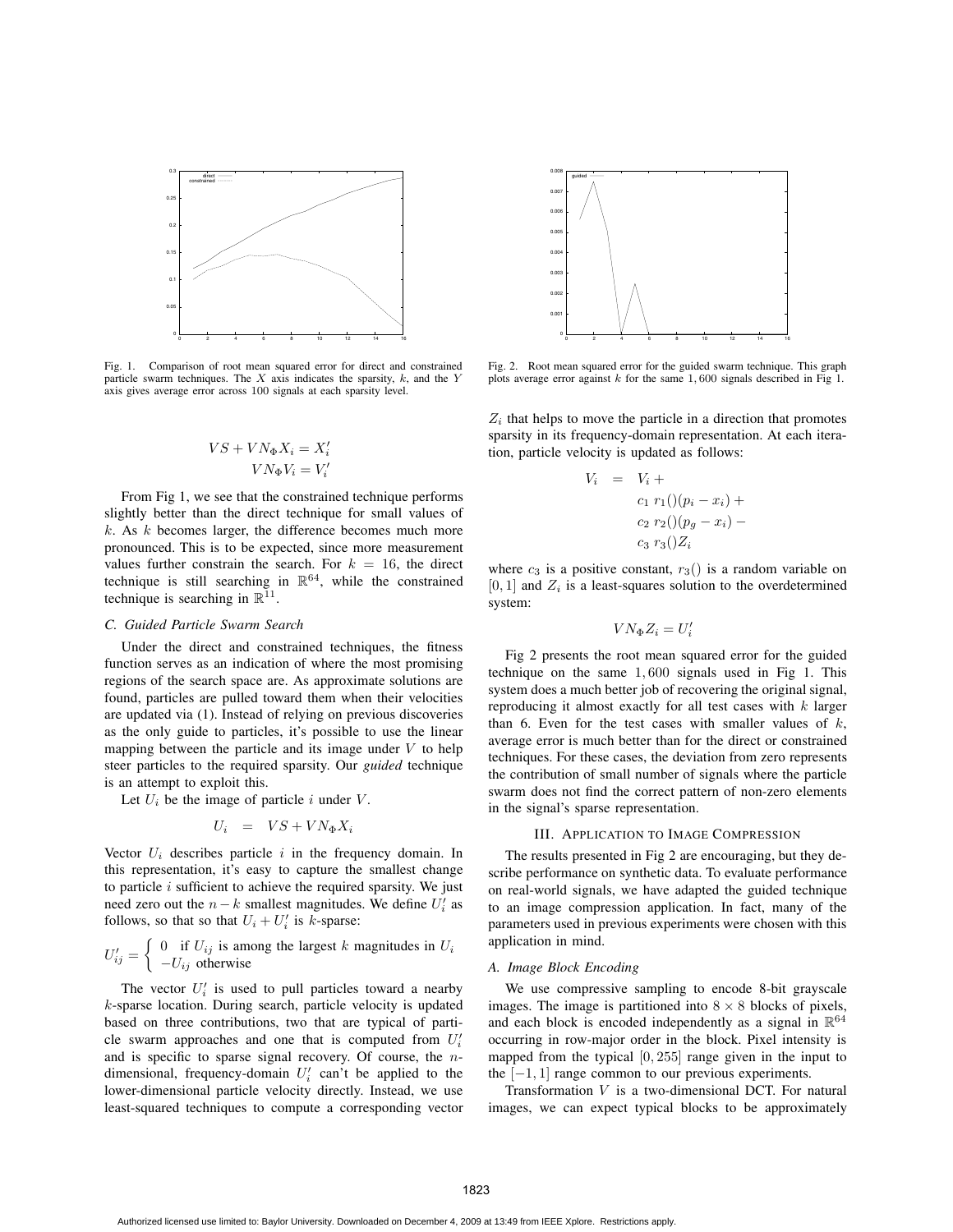sparse under this transformation; a DCT-transformed block is likely to have many values that are very close to zero. We measure the sparsity of an image block as the number of values with magnitude greater than  $10^{-1}$ . We expect this measure of sparsity to vary considerably across the image, so we deal with sparsity adaptively. We compressively sample each block just as in previous experiments, setting  $k$  based on the block's measured sparsity under the DCT and setting the number of samples, m, to be  $3k + 5$ .

To measure the actual storage cost for the compressively sampled image, we encode the measurement for each block using a linear quantization. Intensity values in the  $[-1, 1]$ range are transformed via a Φ matrix with a number of rows determined by block sparsity. The resulting values are scaled by a factor of 64 and then rounded to the nearest integer. During image recovery, midpoints of the quantization intervals are used for each measurement value.

With an  $8 \times 8$  block size and a scaling factor of 64, a measurement value could require up to 10 bits of storage. However, we have observed that most blocks don't actually exhibit the extremes in the range of possible measurements. In an effort to reduce storage cost, we encode the measurement for each block using the fewest bits sufficient to represent all values that actually occur. We prefix the encoding of each block with a four-bit field indicating how many bits the block's measurement values require.

In an effort to further reduce encoding size, the DC component of the transformed image block is given special treatment. We encode this value as a separate 8-bit quantity for each block. Before compressive sampling, the DC component is set to zero and the image block is reconstructed via the inverse DCT. This has the effect of centering the average block intensity on zero, helping to reduce the magnitudes in the measurement and often reducing the number of bits required to encode a measurement value.

#### *B. Image Block Sparsity*

Since an image can only be expected to be approximately sparse, there is some uncertainty about how image blocks should be compressively sampled and recovered. The most straightforward approach might be to compressively sample the approximately sparse blocks from the original image. Alternatively, we could force approximately  $k$ -sparse image blocks to be exactly  $k$ -sparse by zeroing out elements of the DCT-transformed image block with magnitude less than  $10^{-1}$ . We could then apply the inverse DCT to reconstruct an image block similar to the original one and then compressively sample that. We say the former approach is sampling an image block with *approximate* sparsity and the latter is sampling one with *exact* sparsity. During signal recovery, we might expect approximate sparsity to produce a better match for the original image because samples are taken directly from the original. Under exact sparsity, some information is discarded before the measurement matrix is applied. Of course, if we sample blocks with exact sparsity, it is at least possible to find a  $k$ -sparse signal that matches the block's measurement.

TABLE I IMAGE COMPRESSION PERFORMANCE ON  $512 \times 521$  GRAYSCALE IMAGES.

| Image               | Sparsity | Encoding<br>Size (bits) | Recovery<br>Time (sec) | <b>RMS</b><br>Error |
|---------------------|----------|-------------------------|------------------------|---------------------|
|                     |          |                         |                        |                     |
| 4.2.04              | Approx   | 566068                  | 5933.9                 | 5.50                |
| 4.2.04              | Exact    | 554231                  | 5824.8                 | 3.87                |
| $\overline{4.2.07}$ | Approx   | 579512                  | 6150.4                 | 6.24                |
| $\overline{4.2.07}$ | Exact    | 564591                  | 6035.5                 | 4.25                |
| $\overline{5.2.08}$ | Approx   | 740736                  | 6547.8                 | 5.46                |
| 5.2.08              | Exact    | 729794                  | 6462.9                 | 3.82                |
| 5.2.10              | Approx   | 1485349                 | 3468.7                 | 5.17                |
| 5.2.10              | Exact    | 1472737                 | 3381.7                 | 4.79                |
| boat.512            | Approx   | 830779                  | 5960.9                 | 6.21                |
| boat.512            | Exact    | 816821                  | 5838.4                 | 4.27                |
| elaine.512          | Approx   | 632381                  | 7627.3                 | 7.78                |
| elaine.512          | Exact    | 606386                  | 7519.7                 | 4.89                |

## *C. Experimental Evaluation*

We have applied this compression technique to six images taken from the USC-SIPI Image Database [25]. All images are  $512 \times 512$  pixels, with some converted to grayscale for processing here.

Table I reports the encoding size in bits, the total time to recover the entire image and the root mean squared error across the entire image. These values are reported for sampling of the original, approximately sparse image and the exactly sparse image with small Discrete Cosine Transformed elements discarded. In both cases, the reported RMS error compares the recovered image with the original image, with intensity values in the  $[0, 255]$  range.

Results reported here uniformly favor recovery via exact sparsity. It exhibits a slight advantage in encoding size and processing time to recover the image. These results are, perhaps, to be expected since information was discarded to create the exactly sparse image, and it is possible for the particle swarm technique to settle in on a  $k$ -sparse solution that agrees with the measurement. The advantage in error is more surprising since the exact sparsity technique recovers a better match for the original image with less information from the image.

Fig 3 and 4 compare the original image with the image recovered via compressive sampling. The detail shown in Fig 5 helps to illustrate where this technique fails in reconstructing the image. Often, image block recovery is able to find the correct pattern of non-zero elements in the block's sparse representation. These blocks closely match the original. For a few blocks, the system does not succeed in finding the right pattern and the recovered block exhibits artifacts typical of DCT-encoded signals. This can help to explain the apparent advantage of recovery via exact sparsity. For the exact sparsity technique, some information is discarded at the outset, but it is at least possible to find a pattern of  $k$  non-zero elements that matches the measurement. Under approximate sparsity, it is not possible to find such a pattern. With sparsity as the only indicator of solution quality available to the guided system, there may not be enough to distinguish the neighborhood of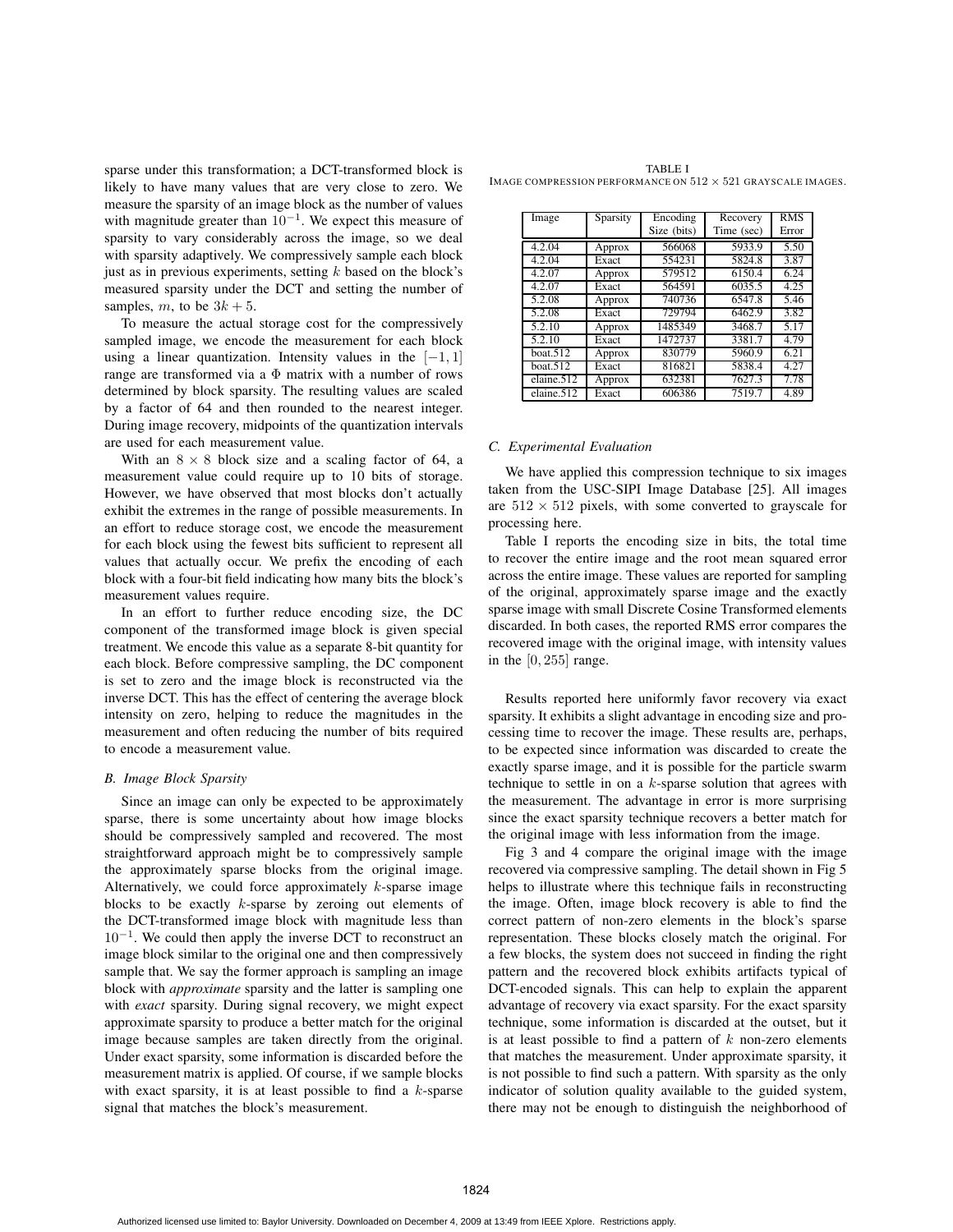

Fig. 3. Comparison of the original 4.2.04 image and an image recovered via compressively sampled, approximately k-sparse blocks



Fig. 4. Comparison of the original 4.2.04 image and an image recovered from via compressively sampled, exactly k-sparse blocks

the best approximately sparse solution from inferior ones.

The results reported here do not compare well with standard, lossy image compression techniques. At quality setting 80, JPEG produces both smaller encoding sizes and lower error than virtually all the the results reported in Table I. For example, while we achieve an error of 4.89 using 606386 bits to encode the elaine.512 image, at quality 80, JPEG exhibits an error of 4.71 using only 343104 bits.

#### IV. CONCLUSIONS

We demonstrate that particle swarm techniques can be effectively employed in recovering compressively sampled signals. Although naïve approaches do not readily converge to a close approximation of the original signal, constraining and guiding particle behavior based on specifics of the signal recovery problem can improve performance considerably. On

a collection of 1,600 synthetic signals from  $\mathbb{R}^n$ , we are able to recover all signals with sparsity  $k = 6$  or greater with  $3k + 5$ floating point measurement values.

An application of our best technique to natural images helps to demonstrate some practical difficulties. Even with some effort to encode images parsimoniously, compressed image size and the quality of the recovered image are not competitive with common compression techniques like JPEG. Likewise, the computational overhead associated with image recovery makes this particular technique impractical as an image compression scheme.

As an example of a sparse signal, the Discrete Cosine Transform of an image block may feature many elements that are very small but not exactly zero. The right way to deal with this approximate sparsity presents another challenge. For our particle swarm approach, we find that discarding some